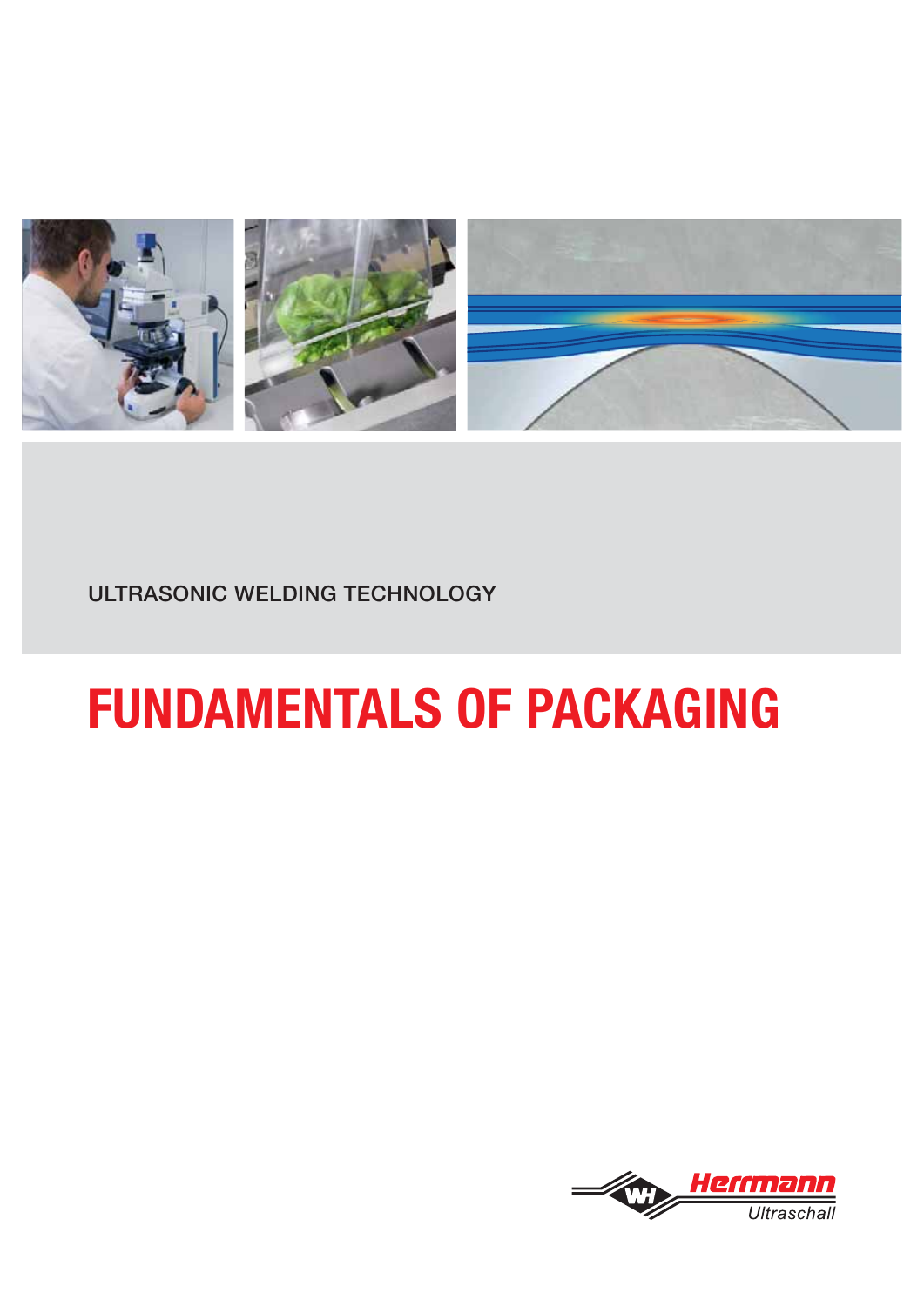# **Ultrasonic welding technology. For packaging material with thermoplastic sealing layers.**

**Herrmann Ultraschall is a world-leading company in the field of ultrasonic welding. For our customers, we assume both the role consultants and application problem solvers with regards to the ultrasonic joining of packaging materials and package types. This brochure contains practical advice and introductory information for the welding of packaging materials and different packaging types by utilizing ultrasonics.**

**In addition to leading-technology products, we provide excellent application consulting to solve welding tasks, taking economic aspects into account. Please note that this brochure does not replace application-specific consulting that is personally provided by our experts. Contact us to make use of our expertise, benefit from our knowledge and experience and utilize our ultrasonic laboratory for the studying of your packaging materials.**



Typical ultrasonic welding application examples of packaging materials from the food, medical, and consumer industries. Detailed descriptions can be found in the Herrmann Ultraschall brochures for the respective industry.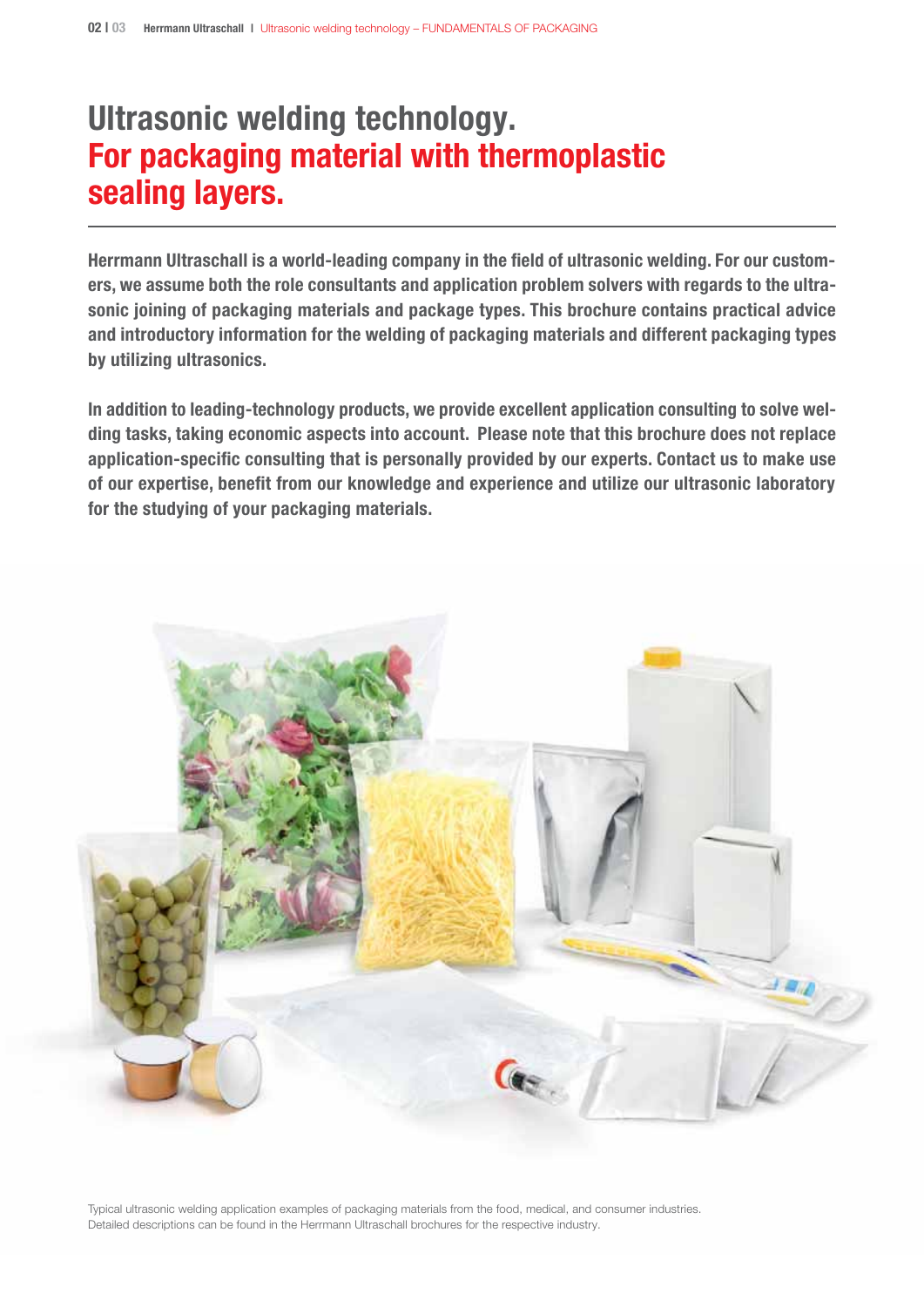Short weld times and repeatable weld seal results are typical of the ultrasonic welding of film, coated composite films, and packaging materials.

Ultrasonic welding is a reliable and economic alternative for typical thermal processes that ensures tight weld seals despite product contamination, repeatable and analyzable weld processes, the saving of packaging material due to smaller sealing lines, and increased OEE.

Ultrasonic welding technology is particularly well suited for packaging processes with high production rate requirements and applications with challenging process monitoring and validation requirements. Intelligent adjustment of welding parameters to ambient based or process related variations allows for consistent and uniform weld quality.

## **Generation of ultrasonic vibration**

The ultrasonic generator converts the supply voltage into a high frequency voltage of between 20 and 35 kHz. This electrical signal is converted into mechanical vibrations by the converter using the inverse piezoelectric effect. The generated mechanical vibrations are transferred, while increasing the overall amplitude, to the materials to be welded by means of the booster and sonotrode. The sonotrode, which is the active weld tool, introduces the longitudinal vibrations into the sealing area under a defined force.

An ultrasonic frequency of 30 kHz, for example, means 30,000 cycles per second at an amplitude from 10 to 30 μm!

The anvil is the passive counterpart to the sonotrode and provides the rigid surface required for welding. The applied force and mechanical vibration create frictional heat in the plastic material and between the contact surfaces of the packaging material, which in turn causes the material to melt.

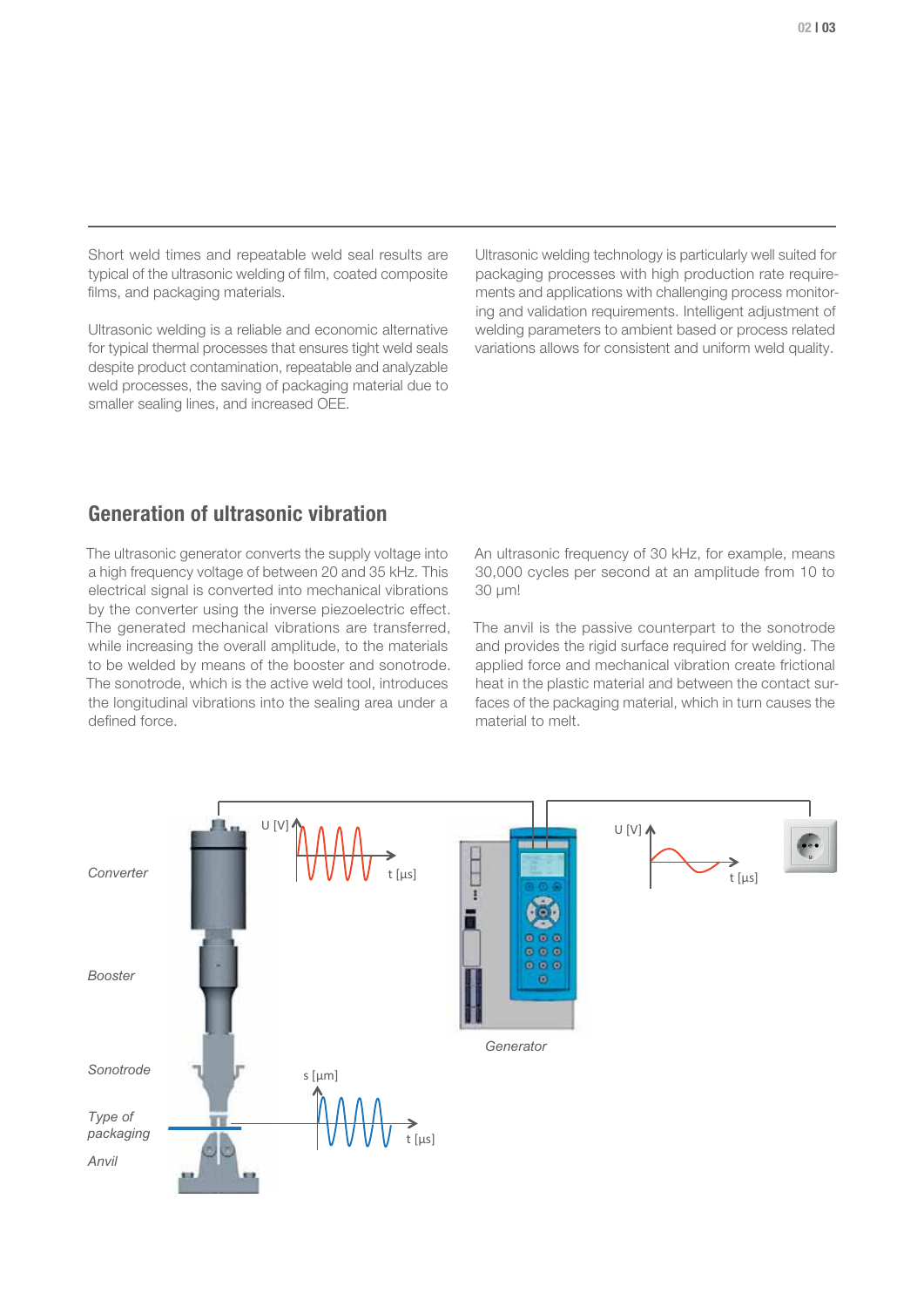# **Ultrasonic welding technology. Small movements, great effects.**

### **The operating principle**

Equal to thermal processes, ultrasonic welding also generates material melts to achieve molecular bonding of the layers. The major difference is that heat is generated internally in the packaging material itself rather than by conduction from the external layers to the inside sealing surfaces.

During the ultrasonic welding process, the mechanical vibrations are transferred into the packaging material by the sonotrode. This takes place at a specific frequency, with a defined force and corresponding amplitude, for a specific period of time. The deformation resulting from ultrasonic vibrations causes friction among the molecular chains and the surfaces of the layers of the packaging material.

Focusing of the energy by means of tool design or component-integrated energy directors (see page 6) causes the material to melt in the required locations. The initial melt increases the absorption of energy, which in turn leads to acceleration of melting.

The cold ultrasonic tools quickly dissipate the generated heat so that the produced seal is very strong and stable, immediately after welding. Consequently, thermal loads affecting the packaging materials and the packed products are very low.



Sequence of melt generation in the packaging material: Heat develops from the inside to the outside.



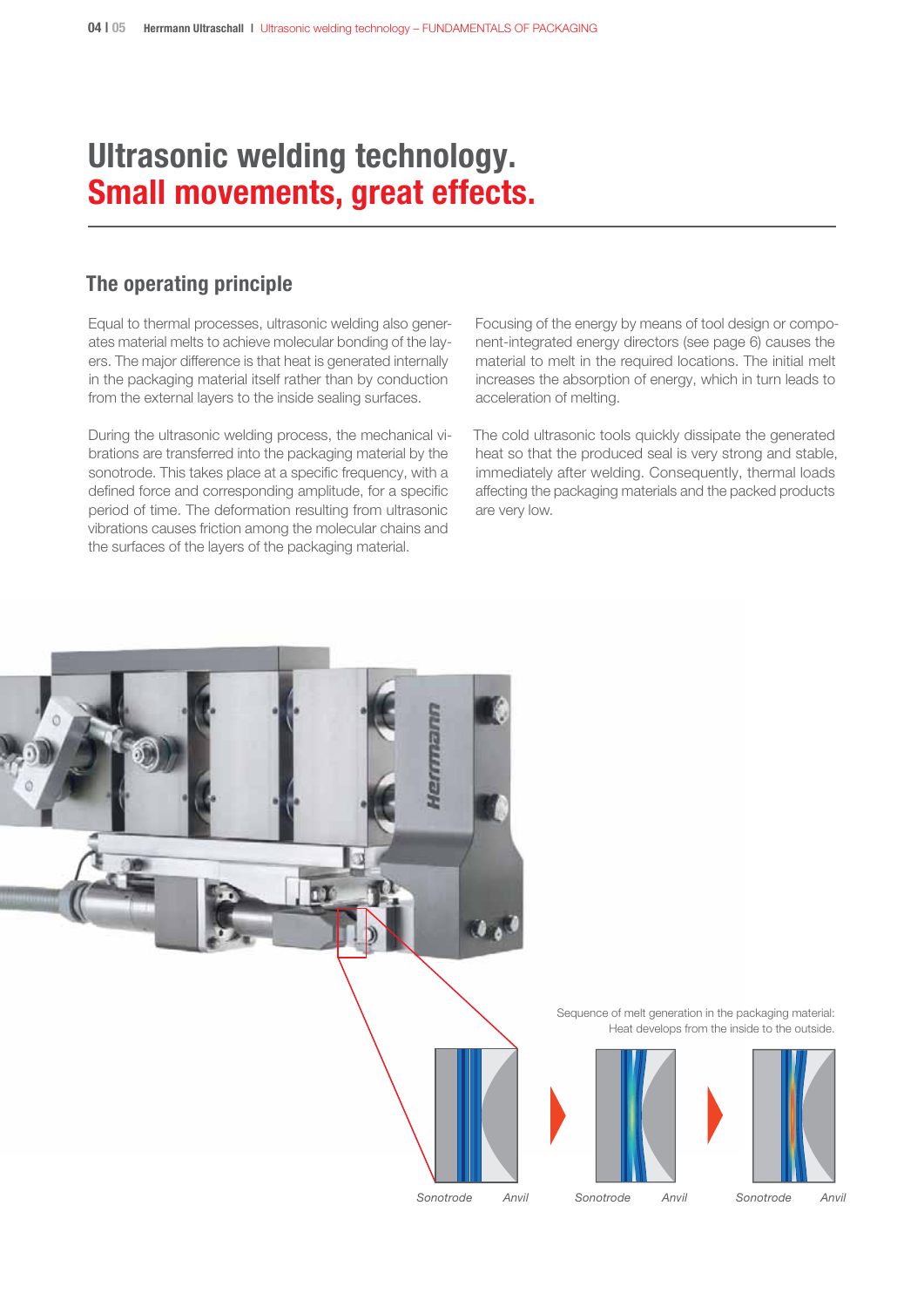# **Plastics for packaging materials and packaging types. Material selection – great range of options.**

### **Weldable plastics**

 All thermoplastic materials can be welded using ultrasonics. Homogeneous, molecular bonds can be achieved with plastics of equal types. For heterogeneous plastics, form-fit joints can be created by means of mechanical embedding.

Due to the vast range of functional requirements for packaging, it is common for the materials to be sealed to include multiple layers, each having different properties. A typical multi-layer structure may include a support layer, a barrier layer, and a sealing layer, for example. The sealing layer is typically made of a plastic material from the group of polyolefins, e.g. PE or PP.

The respective layers may each be composed of different sub-layers. In combination with a large number of different types of plastics, this results in a great variety of packaging materials. Ultrasonics can also be used to produce peelable seals, e.g. based on cohesive peel systems.

Examples for packaging types with good ultrasonic weldability:

- Stand-up pouch for autoclaving: PET/ALU/cPP
- Stand-up pouch without autoclaving properties: PET/ALU/PE
- **Pillow bag for salad: BoPP or oPP/PE**
- **Pillow bag for cheese: oPA/PE**
- Carton packaging: PE/Carton/PE/Alu/PE
- **Blister pack: PET or PET/Polyolefin**
- Coffee capsules: PP/EVOH/PP

Due to the large number of variants and options, different application purposes and packaging requirements, Herrmann Ultraschall offers comprehensive consulting within the scope of ULTRASONIC ENGINEERING. It includes initial inspection of weldability through to common process development in our ultrasonic laboratory for packaging material with its versatile equipment.

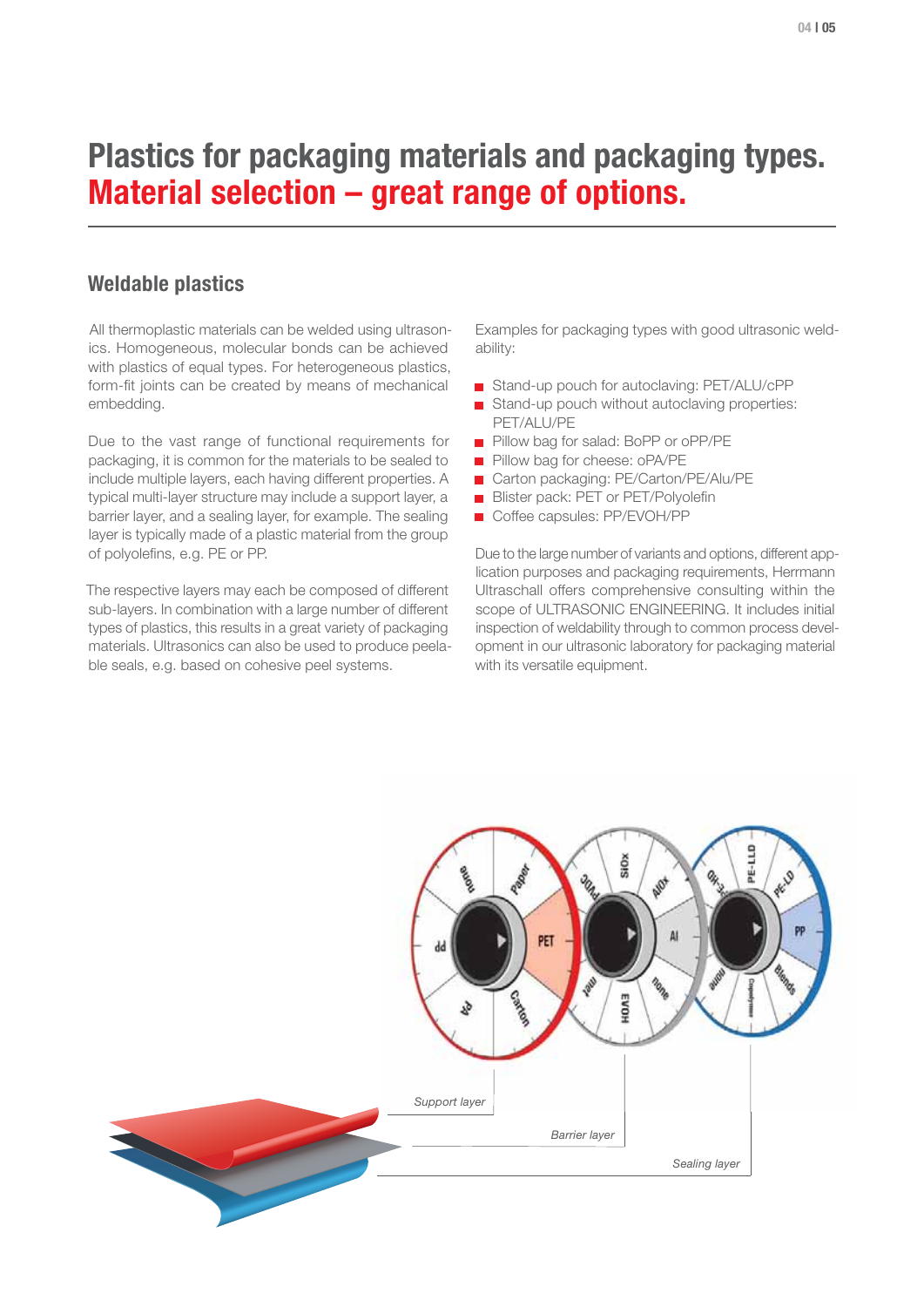# **Focusing of energy. Local energy input.**





## **Focusing tool design**

To initialize the melt formation, it is required for the introduced vibration energy to be focused. With film and other flexible packaging materials, this is achieved through appropriate tool design. Also referred to as anvil and/or sonotrode profiles, these often are in the form of radii or small plateaus. The tooling profile defines the location of energy input.

To obtain wider visual seal shapes, several lines may be arranged next to one another or many small dots in the form of truncated pyramids may be distributed as required. Each of these elevated contact points serves as an initiation of melt formation through energy focusing.

## **Component-integrated focusing**

For joining injection molded, blow molded, or thermoformed packaging types with one another or with film, elements referred to as energy directors (ED) are integrated in solid or rigid types of packaging. That allows for the focusing of the energy. The defined geometry of energy directors ensures targeted and repeatable melting and an even distribution of the melt. Production related tolerances in the component may be compensated for through melting of the ED.

In order to prevent cutting of film under the effect of ultrasonic vibrations, the ED tips should be designed in the form of radii or plateaus.

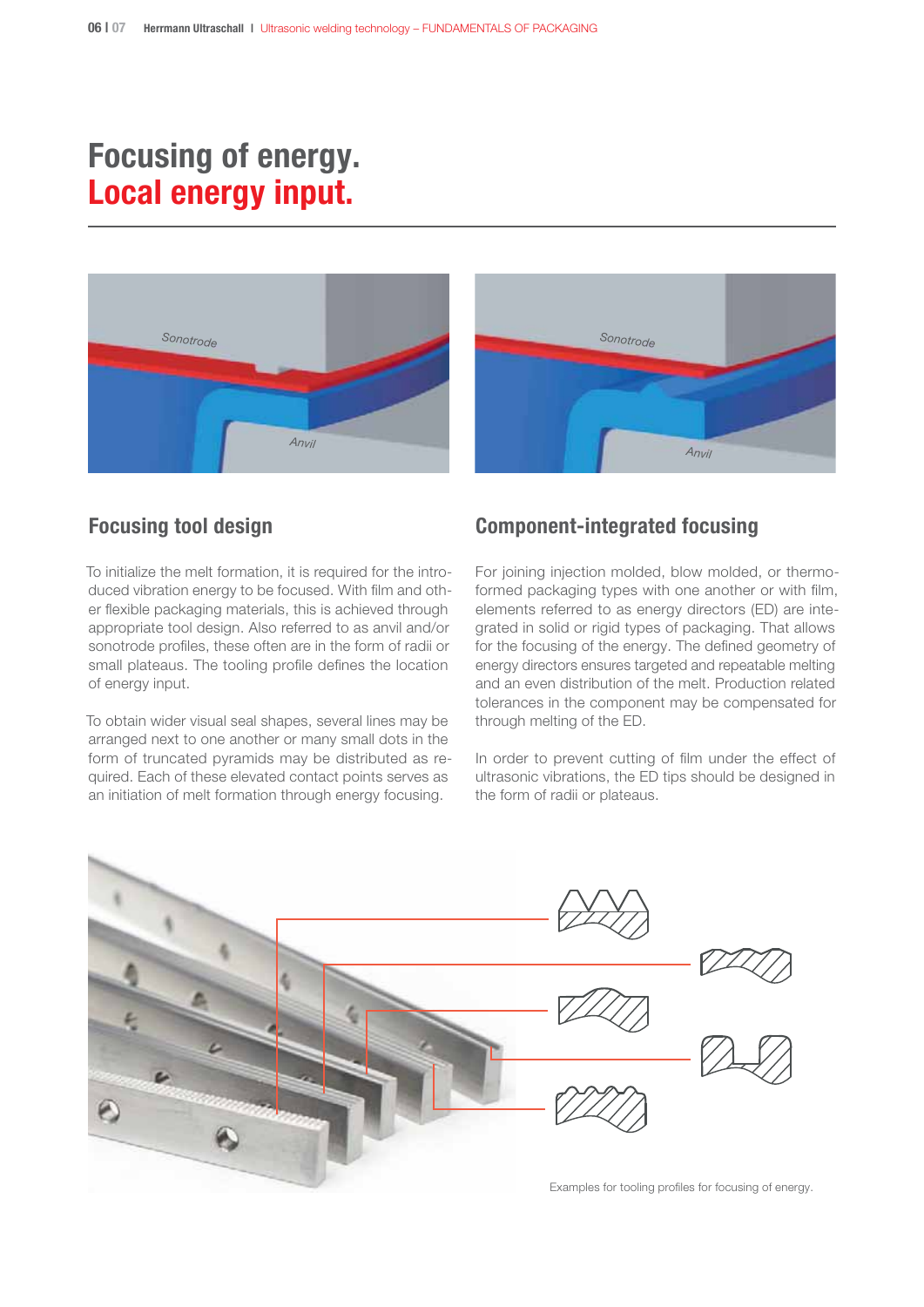# **Packaging applications. One process, many solutions.**

# **Flexible types of packaging**

For welding flexible types of packaging, focusing of the energy is achieved by utilizing appropriate tool designs. This application variant is also intended for thin walled thermoformed parts, such as blister packs. In addition to welding, simultaneous cutting is also possible. In doing so, a cut weld seam can be produced in the same operation.



Bags/carton packaging, thin walled deep drawing components

## **Rigid types of packaging**

Rigid types of packaging are thicker or more stiff than flexible types of packaging, so focusing of the energy by means of tool design is not possible. For this reason, energy directors must be integrated into the components. Thoroughly thought out seal design ensures production of high-strength and tight ultrasonic seals.



For welding of a rigid container to flexible packaging material, positioning of the energy director at the rigid component is recommended. This ensures process safety and reproducibility. As an alternative, an energy focusing profile can be incorporated into the tool that is on the side of the flexible packaging material.

# **Flexible and rigid types of auxiliary packaging components**

For welding of flexible auxiliary packaging components, such as filter materials or zippers, implementation of a focusing profile on the tool is possible. This also makes it possible to seal different types of packaging materials through embedding. Hermetic and high-strength seals are achieved by means of molecular bonding through energy directors integrated in the rigid component. Reforming of auxiliary packaging components is also possible, i.e. crushing of zipper ends.



Capsules, cups, trays, etc. with rigid closures



Capsules, cups, trays, cans, etc. with flexible closures



Filters, pads, valves, spouts, adapters, hanging aids, zippers, and many more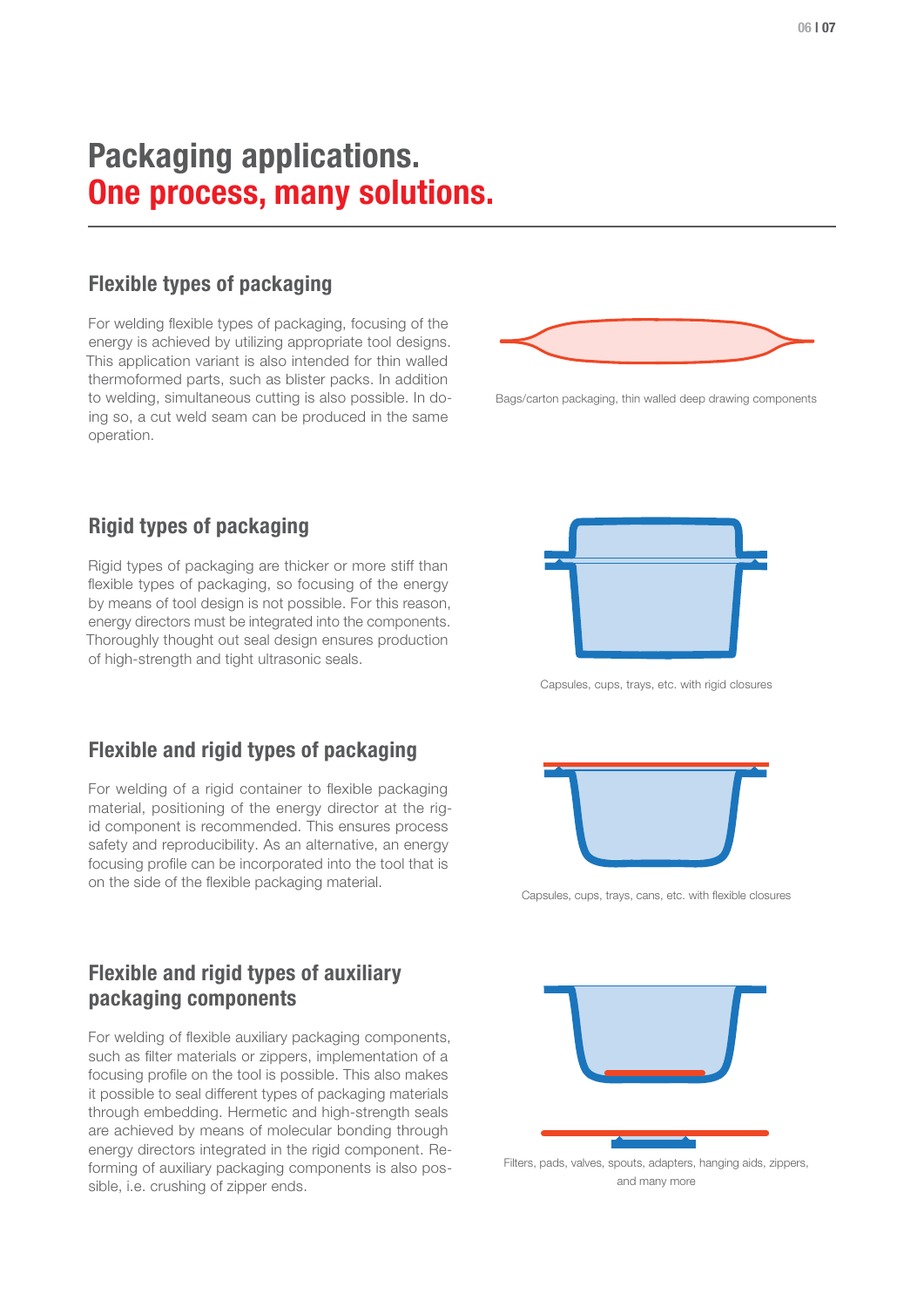# **Precise parameterization. For customized weld processes.**

### **Process parameters**

The benefits of the ultrasonic welding process are the result of the large variety of parameters that may be used for precise setting of the process, evaluation, and quality control. Through precise parameterization, the following can be achieved:

- Optimum melting speed for tight, strong, and visually attractive weld seals
- Easy reproducibility of the weld process quality

The major parameters of the ultrasonic welding process are:

- **Frequency**
- **Amplitude**
- Weld force
- Switch-off criteria

application of the packaging, one of the following ultrasonic parameters is used for the switch-off criteria: **Time** 

The switch-off criteria is the parameter that defines the duty cycle of ultrasonic vibration. Depending on the type and

- **Energy**
- Weld depth, relative
- Weld depth, absolute

Build-up of weld force, travel of the weld tools, and the process sequence are functions of the packaging machine. The conditions for good welds include the appropriate closing time and stable forces throughout the entire weld process.



### **Weld process sequence**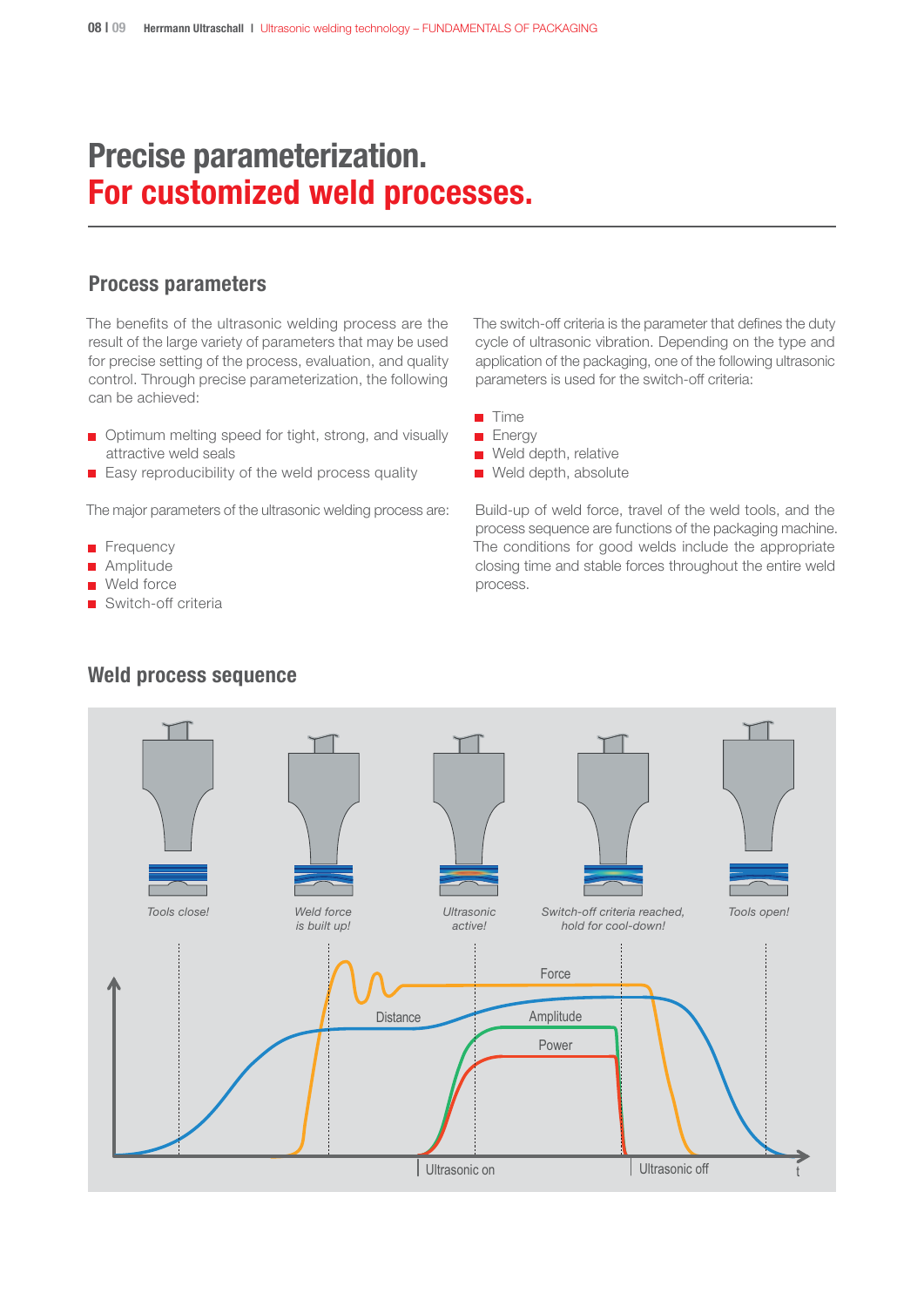# **Optimum process control. For reproducible quality.**

### **Process monitoring**

For uniform and robust weld process quality, Herrmann Ultraschall relies on intelligent measuring and control technologies that are integrated into the generator. For process monitoring and assessment of the weld, data obtained from connected sensors and measured values recorded directly in the generator may be used. Analysis of all measured values and signals is performed in the generator for every created weld cycle. This information is then communicated to the machine controller.

In upstream process monitoring, the following criteria may be checked in the weld position:

- Detection of the presence of the packaging material
- **Fault conditions**

Based on that information, appropriate actions may be defined in the packaging machine, e.g. to prevent damaging metal contact of the tools or to reject faulty packaging.

The integrated process monitoring system is used for assessing the results of the process during and upon completion of the weld. Process parameters that are not classified as switch-off criteria may be used for assessment of the weld process. Limits for quality control may be defined for the following process variables:

- **Neld depth**
- Weld time
- Power (peak, average, end)
- **Energy**



Integrated sensors



Schematic diagram of process monitoring by the ultrasonic generator during a weld using time as the switch-off criteria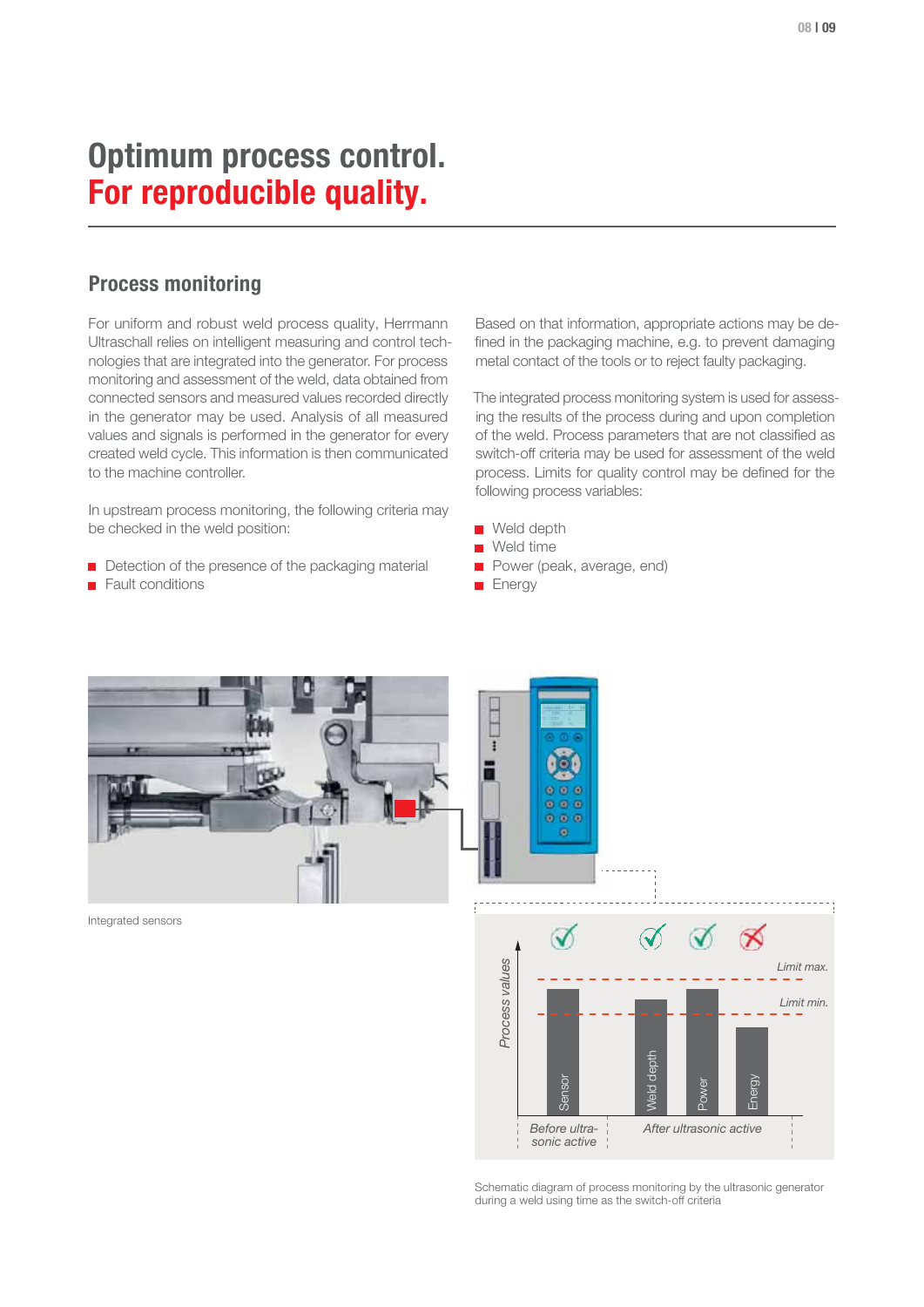# **Saving costs in the long run. Sustainability, efficiency, and safety.**

### **The advantages at a glance**

One of the great advantages of ultrasonic welding is the displacement of product particles from the seal area. Tight and strong weld seals can be achieved even for products that are difficult to dose as well as significantly reducing reject rates.

Since heat is generated internally in the seal and does not have to be transmitted through the packaging material, the thermal loads acting on the packaging material and packaged goods are very low. Film shrinkage can be ruled out completely. The cold weld tools ensure fast cooling and thus increased stability of the seal. Prolonged heating and cool-down phases, as well as burning hazards for machine operators, do not occur. The cleaning effort and maintenance time caused by product residues sticking to the tools is significantly decreased. This also considerably reduces non-production times.

Precise focusing of the ultrasonic energy results in smaller sealing lines, which saves packaging material. The ultrasonic seal strength is comparable to conventional welding technologies but offers additional benefits such as increased efficiency and overall packaging material savings.



The process control integrated in the generator increases the process safety and reduces expenditure for additional quality monitoring. In combination with short weld times, reject rates can be drastically reduced and the production performance of the machine can be sustainably increased.

 Although the investment for ultrasonic technology is comparatively higher in most cases, the significantly reduced operational costs and the increase of productivity in the long run, have proven to render faster ROI and achievement of the break-even point.



#### **Important components of the total operational cost**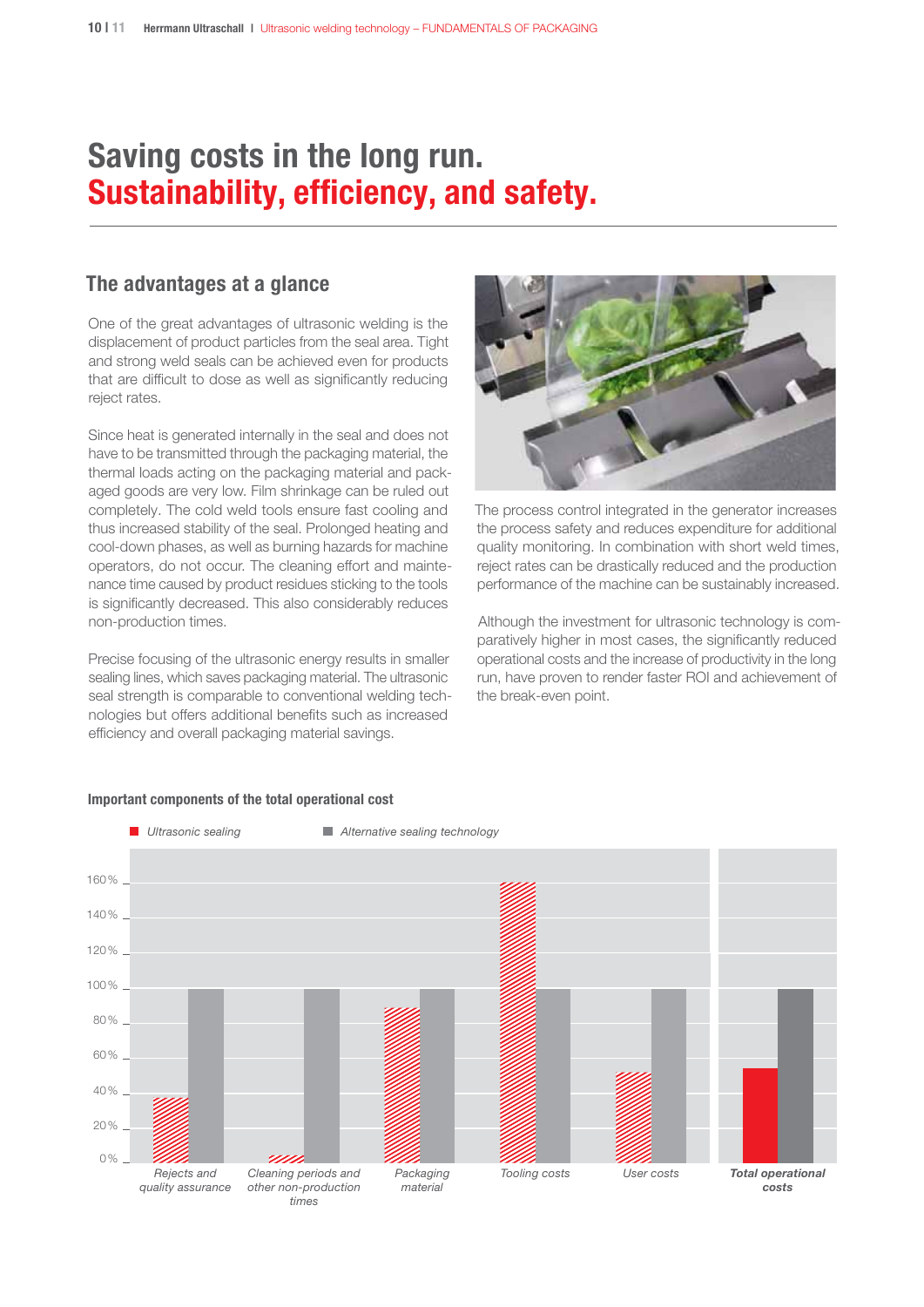# **Continuous support from the beginning. ULTRASONIC ENGINEERING.**

The expert teams at Herrmann Ultraschall will support during every phase of a project. This includes packag**ing material tests, production-related trials in the application laboratories, on-site assistance during start of production, as well as after-sales and training services. The cost-effectiveness of the processes is always the number one focus.**



Ultrasonic laboratory packaging

#### **Verification of weldability**

- Activation of the material through ultrasonics
- $\blacksquare$  Inspection of seal tightness through penetration substances and pressure tests
- Cost estimation and initial pricing

#### **Seal design consulting**

- Form design of seal contours
- Customized weld seals based on customer requirements
- Concept consulting on new packaging shapes and designs

#### **Weld process development**

- Preparation of the weld concept
- Development and manufacturing of applicationspecific ultrasonic weld tools
- I Identification of the process frame

#### **Test rigs**

- Design and configuration of application-specific test rigs
- Statements on tool layout and drive concept
- **Inspection of the weld process**

#### **Prototype production**

- Small series production
- Quality control and/or consumer tests
- $\blacksquare$  Release by marketing
- Validations by the final customer

#### **Machine integration**

- Feasibility and risk analysis
- **FEM-supported tool calculations**
- **Mechanical and electrical interface definition**
- Development of integration concepts

#### **TCO analysis**

- I Identification of the break-even point
- $\blacksquare$  Return rate in comparison with alternative joining processes

#### **Training**

- Individual and hands-on user training
- $\blacksquare$  Training on-site with the packaging machine

#### **Start-up and in-production optimization on-site**

- Support beyond actual start-up
- Adjustment of the process frame to production conditions
- Validation of results at the packaging machine

#### **Immediate support and spare parts**

- **Fast self-help option, with hotline support**
- $\blacksquare$  Reduction of standstill time
- Competent error diagnostics and troubleshooting
- Availability of original spare parts

#### **Service package tool management**

- Tool overhaul for service life optimization
- $\blacksquare$  Tool change with extremely short standstill times